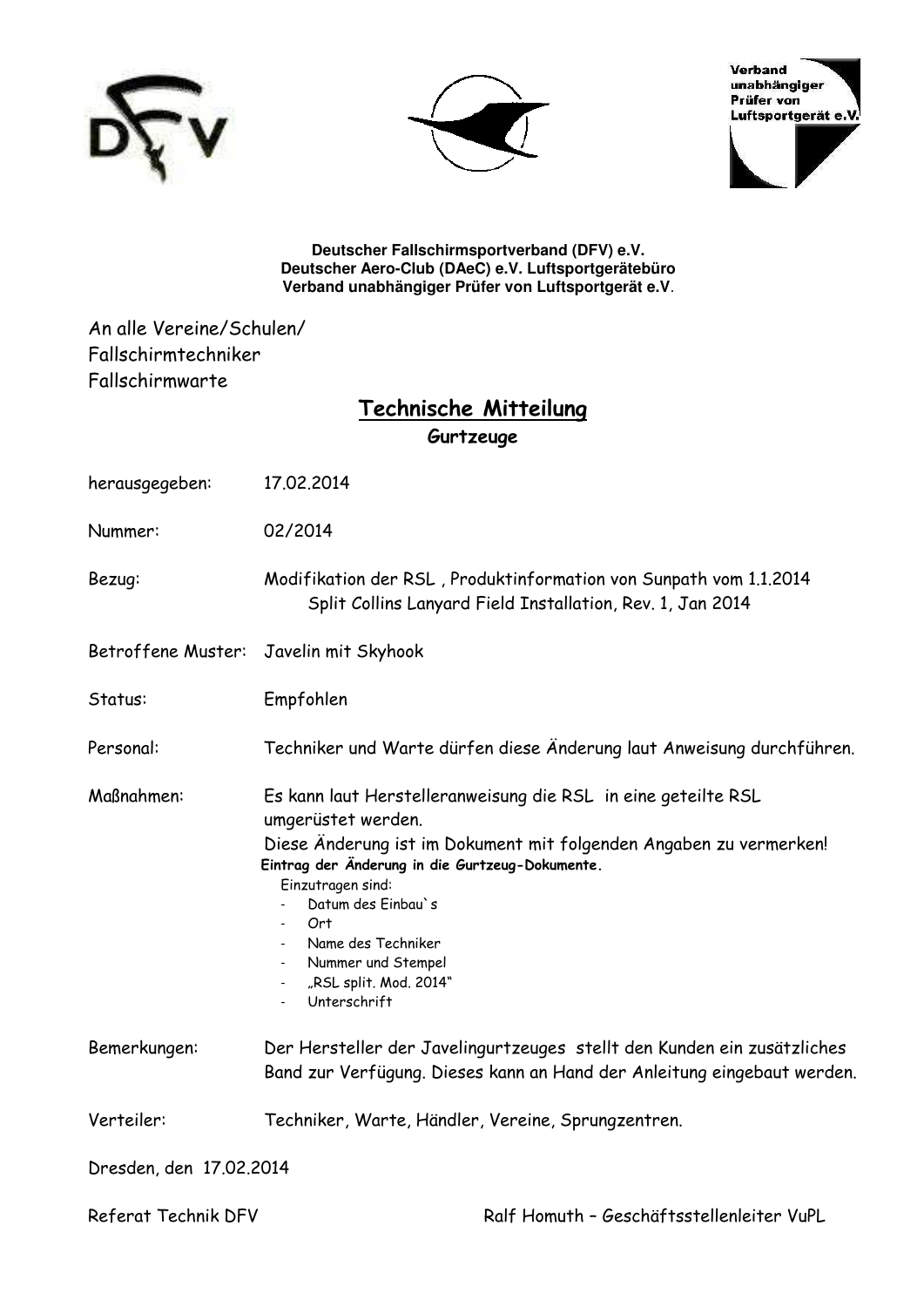

Sun Path Products Inc. 404 W Edinborough Ave. Raeford, NC 28376 (910) 875-9002

#### SUN PATH PRODUCTS INC. PRODUCT IMPROVEMENT NOTICE

#### January 9, 2014

j

For some time there have been many reports from around the world of AADs firing as a result of low main canopy deployments. If the jumper deploys their main canopy too close to the AAD's firing altitude, a dangerous two-out canopy situation may result. A MARD system, such as the Skyhook, can make this situation better, worse, or make no difference at all. Much depends upon the exact timing of the AAD activation and how this situation is handled by the jumper under canopy.

Sun Path Products Inc. licenses the Skyhook MARD System from United Parachute Technologies (UPT), please refer to *UPT Product Improvement Notice* - dated 20 January 2009 for more information on these scenarios.

An integral component to the Skyhook MARD System is the Collins Lanyard. Its sole purpose is to release the left main riser in the event the right main (*RSL side*) riser breaks, activating the reserve. Originally, all Skyhook-Equipped Javelin Odyssey Systems had an RSL lanyard that shared all three (3) functions (*RSL, Skyhook and Collins Lanyard)* all connecting from that same position. In 2009, UPT separated the Collins Lanyard function from this location attaching it at a lower position some distance away from the RSL and Skyhook lanyards.



We have evaluated the use of the "Split Collins Lanyard" and have concluded that this improvement will minimize the likelihood of an accidental left-side cutaway during certain malfunction scenarios. Therefore Sun Path Products has now issued this "*Product Improvement Notice*" in reference to the "Split Collins Lanyard," which is easily installed to the Javelin Odyssey's existing Skyhook RSL Lanyard.

All new Skyhook-equipped sport Javelin Odyssey Harness/Containers shipped after January 9, 2014 will now be equipped with a "Split Collins Lanyard" Reserve Static Line. The new Split Collins Lanyard will also be available to all owners of existing Skyhook-equipped Javelin Odyssey Systems (Sport and Military) free of charge. Please contact your dealer or Sun Path Products for more information. Please have your serial number and yoke size available when inquiring. For your convenience we have set up an [on line form for ordering.](https://adobeformscentral.com/?f=-DbUqj92bKqCKepku-YZgg)

The addition of the new Split Collins Lanyard to existing Skyhook-equipped Javelin Odysseys in-the-field takes only a few minutes by a certified rigger and does not require the use of any special tools. Follow the *[Field Installation Instructions](http://sunpath.com/products/scl.pdf)*. **NOTE:** These new "Split Collins Lanyard Instructions" supersedes all previous Sun Path Products Inc. Skyhook/Collins Lanyard Instructions from the "Javelin Odyssey Owner's Manual Feb 2007."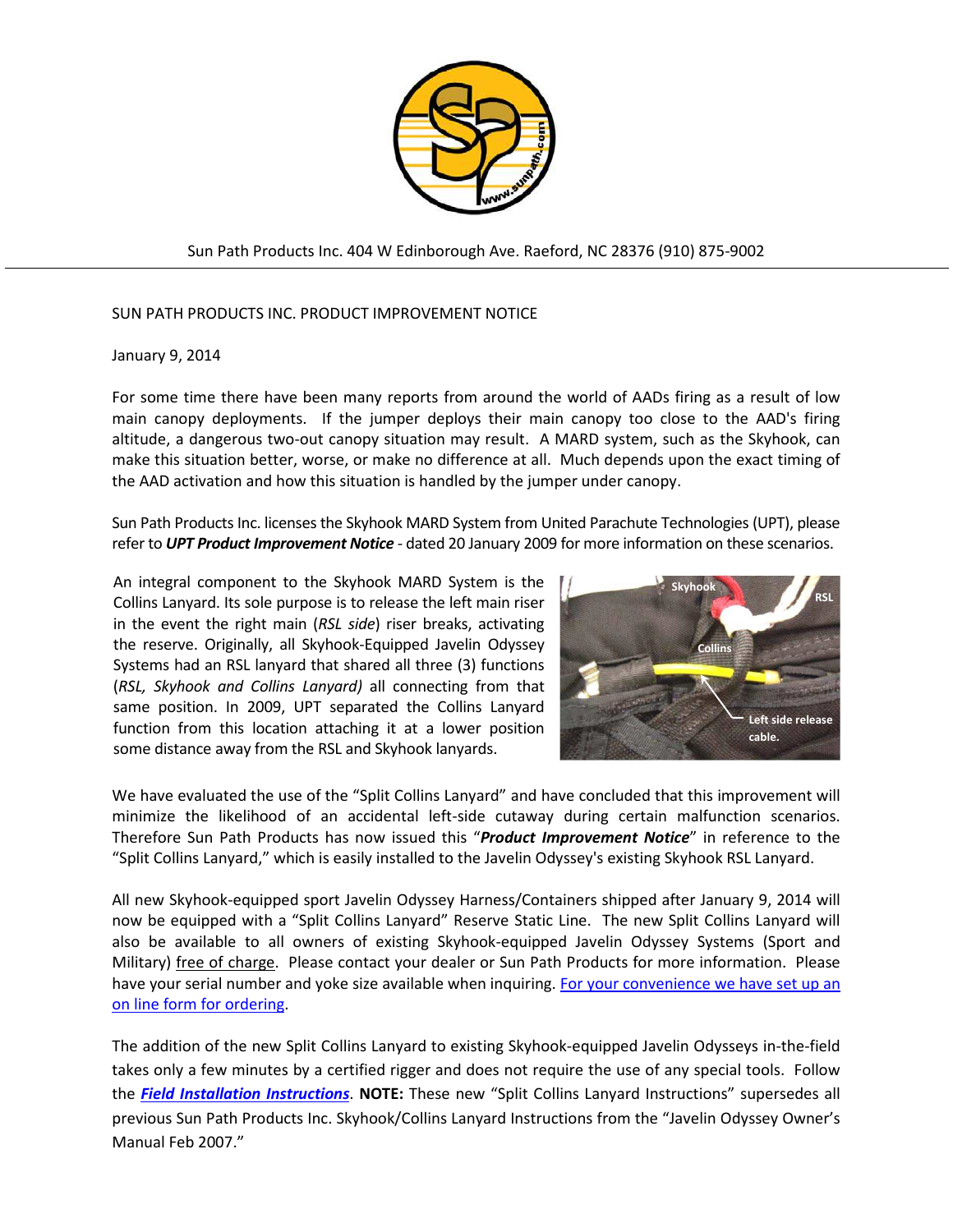

Sun Path Products Inc. 404 W Edinborough Ave. Raeford, NC 28376 (910) 875-9002

# **SPLIT COLLINS LANYARD INSTALLATION INSTRUCTIONS**



**NOTE:** 

The Following Split Collins Lanyard Instructions Supersedes all Previous Skyhook/Collins Lanyard Instructions from the "Javelin Odyssey Owner's Manual Feb 2007."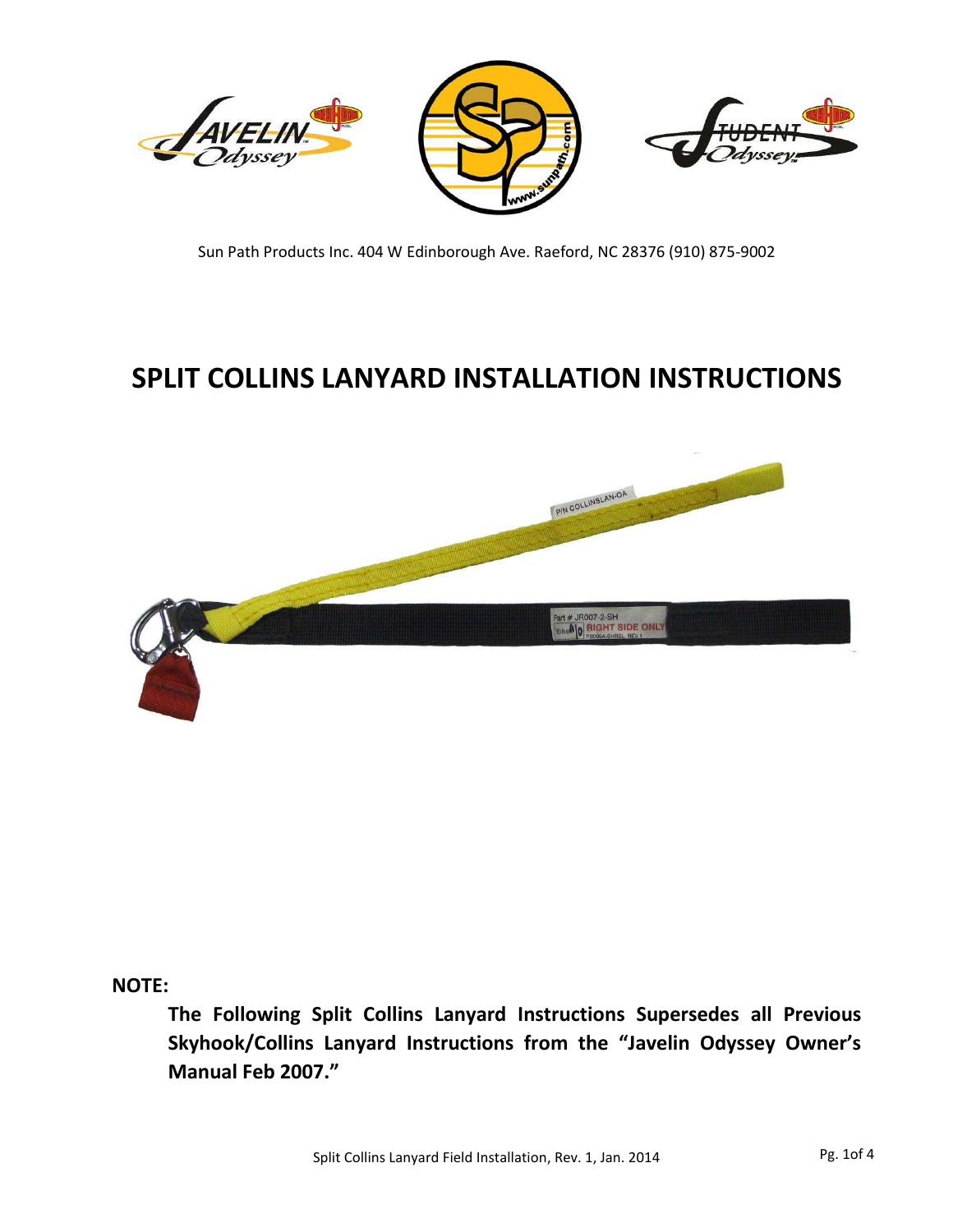The following are intended to instruct FAA Licensed Senior Riggers and Foreign Equivalents in the installation of the Split Collins Lanyard onto a Skyhook equipped Javelin Odyssey/Student Odyssey harness/container system. This procedure can be easily done while the reserve is packed and the main canopy unpacked.



#### **STEP 1.**

Open the Reserve Pin Cover and right Riser Cover. Then completely remove the left side release cable at the Collins/RSL Lanyard. (Fig. 1)



#### **STEP 2.**

Slide the reserve riser to the outboard side then completely remove the RSL lanyard from its channel beneath the reserve risers. (Fig. 2)

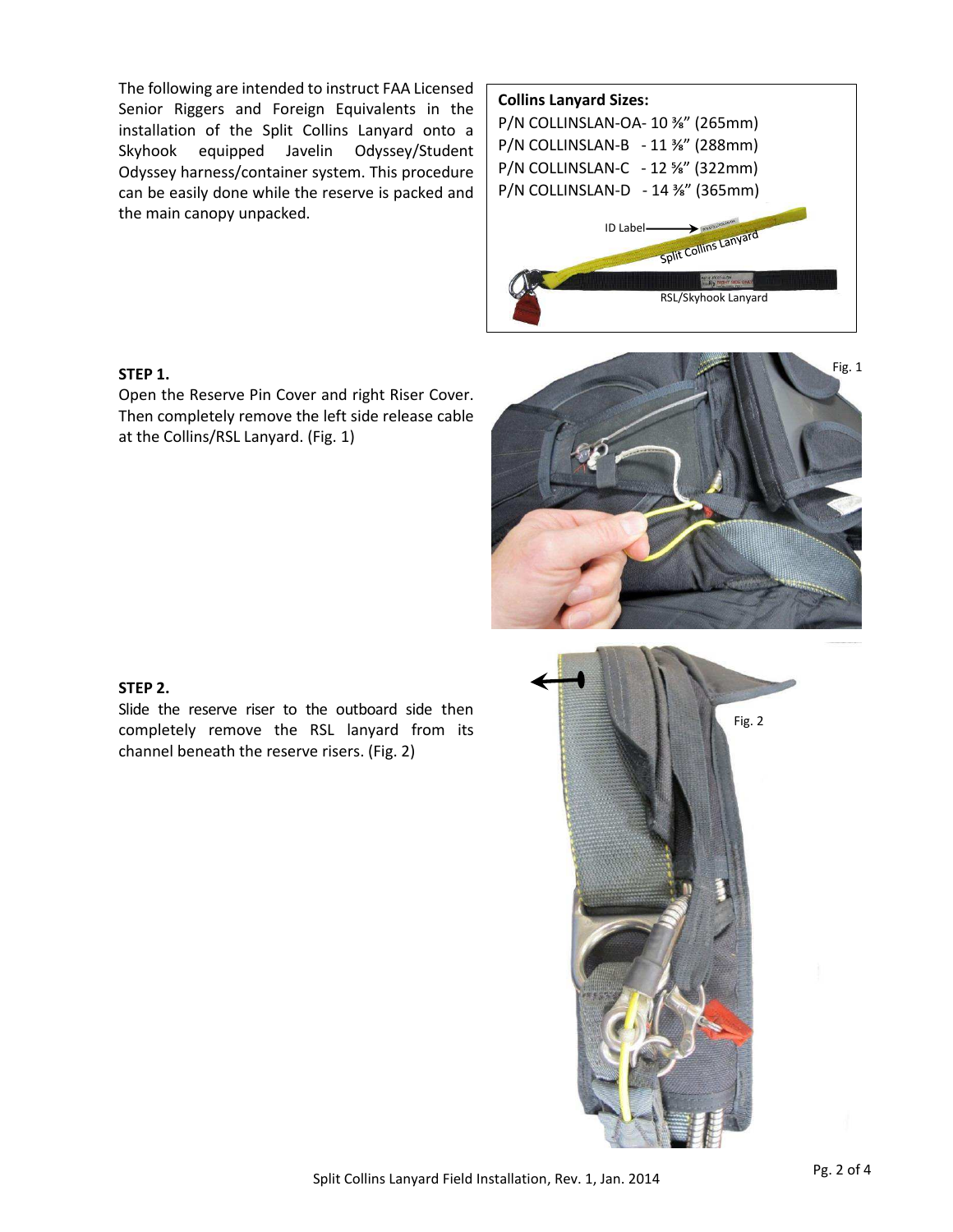#### **STEP 3.**

Attach the Split Collins Lanyard to the RSL Lanyard with a Larks Head knot ensuring the positioning is **exactly** as shown. Cinch tightly. (Fig's. 3-4)

Ensure compatibility by confirming the Yellow Collins lanyard is  $\frac{3}{8}$ " ( $\pm$  1/4 in) 10 mm ( $\pm$  5mm) **shorter** than the black RSL Lanyard. (Fig. 5)







#### **STEP 4.**

Thread the left side release cable **under** the black RSL lanyard and then **through** the yellow Collins Lanyard. Continue routing the long side release cable into the remainder of the release housing. (Fig. 6)

#### **NOTE:**

Ensure that the release cable is not passing through the reserve toggle or the loop in the black RSL lanyard.



#### **STEP 5.**

Position the Yellow Collins lanyard to the **outside and under** the black RSL lanyard, then return both lanyards back to their retaining channel. (Fig's. 7-8)